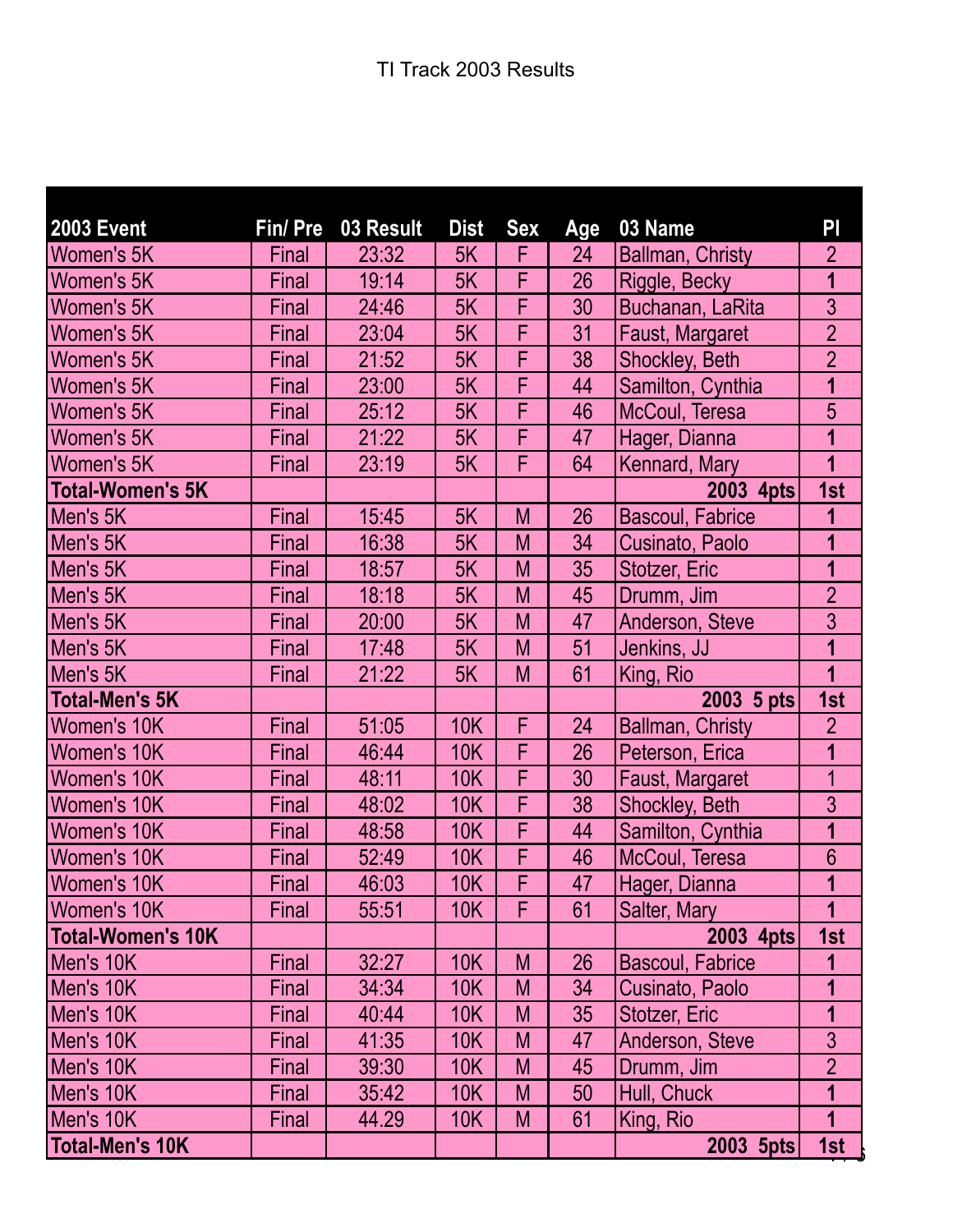| <b>2003 Event</b>           | Fin/Pre      | 03 Result | <b>Dist</b> | <b>Sex</b> | Age  | 03 Name             | PI  |
|-----------------------------|--------------|-----------|-------------|------------|------|---------------------|-----|
| 4 x 100 Relay               | Prelim       | 13.9      | 100         | F          | 40   | Iba, Elaine         |     |
| 4 x 100 Relay               | Prelim       | 13.8      | 100         | F          | Open | McCreight, Terra    |     |
| 4 x 100 Relay               | Prelim       | 11.8      | 100         | M          | 40   | Westbrook, Paul     |     |
| 4 x 100 Relay               | Prelim       | 10.4      | 100         | M          | Open | Hall, Aaron         |     |
| PreTot-4 x 100 Relay        |              | 10.4      |             |            |      | No min qual         | 1st |
| 4 x 100 Relay               | Final        | 13.9      | 100         | F          | 40   | Iba, Elaine         |     |
| 4 x 100 Relay               | Final        | 13.5      | 100         | F          | Open | McCreight, Terra    |     |
| 4 x 100 Relay               | Final        | 13.4      | 100         | M          | 40   | Westbrook, Paul     |     |
| 4 x 100 Relay               | Final        | 10.4      | 100         | M          | Open | Hall, Aaron         |     |
| Total-4 x 100 Relay         |              | 51.2      |             |            |      | 2003<br>51.2        | 1st |
| Women's 800 Team            | Prelim       | 02:50.9   | 800         | F          | Open | Harvey, Laura       |     |
| Women's 800 Team            | Prelim       | 02:52.3   | 800         | F          | Open | Shockley, Beth      |     |
| PreTot-Women's 800          |              | 05:43.2   |             |            |      | 5:50 min            | 3rd |
| Women's 800 Team            | <b>Final</b> | 02:32.3   | 800         | F          | Open | Riggle, Becky       |     |
| Women's 800 Team            | Final        | 02:43.9   | 800         | F          | Open | Harvey, Laura       |     |
| <b>Total-Women's 800</b>    |              | 05:16.2   |             |            |      | 2003 5:16.2         | 2nd |
| <b>SubMaster Dist Relay</b> | Final        | 02:02.3   | 800         | M          | 30   | Luo, Luke           |     |
| <b>SubMaster Dist Relay</b> | Final        | 01:07.5   | 400         | F          | 30   | Gordon, Mariquita   |     |
| <b>SubMaster Dist Relay</b> | Final        | 03:29.4   | 1200        | M          | 35   | Steffen, Scott      |     |
| <b>SubMaster Dist Relay</b> | Final        | 04:41.3   | 1600        | M          | 35   | Dietz, Jim          |     |
| <b>Total-SubMaster Dist</b> |              | 11:20.5   |             |            |      | 2003 11:20.5        | 1st |
| 3 Lap Sprint                | Prelim       | 00:30.0   | 200         | F          | Open | Hyman, Casey        |     |
| 3 Lap Sprint                | Prelim       | 00:24.2   | 200         | M          | Open | Wilson, Michael     |     |
| 3 Lap Sprint                | Prelim       | 00:57.3   | 400         | M          | Open | Hicsonmez, Selim    |     |
| 3 Lap Sprint                | Prelim       | 00:52.2   | 400         | M          |      | Open Thomas, Marlon |     |
| <b>PreTot-3 Lap Sprint</b>  |              | 02:43.7   |             |            |      | $3:00$ min          | 1st |
| 3 Lap Sprint                | Final        | 00:29.2   | 200         | F          | Open | Hyman, Casey        |     |
| 3 Lap Sprint                | Final        | 00:23.9   | 200         | M          | Open | Wilson, Michael     |     |
| 3 Lap Sprint                | Final        | 00:48.8   | 400         | M          | Open | Carter, Brashant    |     |
| 3 Lap Sprint                | Final        | 00:50.3   | 400         | M          | Open | Thomas, Marlon      |     |
| <b>Total-3 Lap Sprint</b>   |              | 02:32.2   |             |            |      | 2003 2:32.2         | 1st |
| <b>Executive Relay</b>      | Prelim       | 03:04.5   | 800         | F          | 30   | Faust, Margaret     |     |
| <b>Executive Relay</b>      | Prelim       | 01:13.0   | 400         | M          | 30   | Bosshart, Pat       |     |
| <b>Executive Relay</b>      | Prelim       | 02:20.3   | 800         | M          | 30   | Wu, Sam             |     |
| <b>Executive Relay</b>      | Prelim       | 05:48.0   | 1600        | M          | 30   | Wade, Dennis        | 2/6 |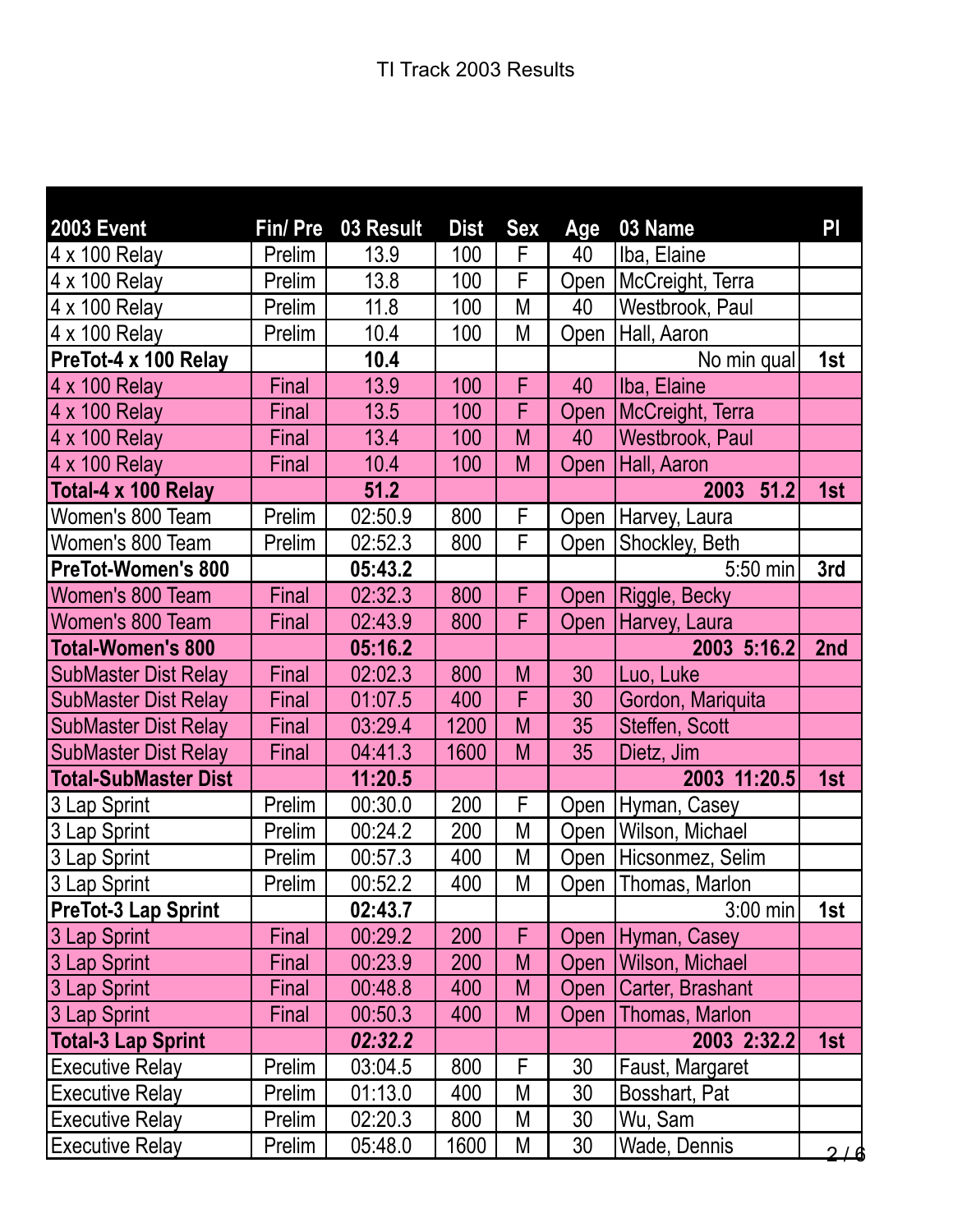| <b>2003 Event</b>                                                                                                       | Fin/Pre      | 03 Result          | <b>Dist</b> | <b>Sex</b> | Age         | 03 Name                           | PI        |
|-------------------------------------------------------------------------------------------------------------------------|--------------|--------------------|-------------|------------|-------------|-----------------------------------|-----------|
| <b>PreTot-Exec Relay</b>                                                                                                |              | 09:21.3            |             |            |             | 12:30 min                         | 2nd       |
| <b>Executive Relay</b>                                                                                                  | Final        | 02:35.3            | 800         | F          | 30          | Alessandra, Lita                  |           |
| <b>Executive Relay</b>                                                                                                  | Final        | 00:55.5            | 400         | M          | 30          | Boedeker, Steven                  |           |
| <b>Executive Relay</b>                                                                                                  | Final        | 02:04.9            | 800         | M          | 30          | Luo, Luke                         |           |
| <b>Executive Relay</b>                                                                                                  | Final        | 04:32.6            | 1600        | M          | 30          | Dietz, Jim                        |           |
| <b>Total-Executive Relay</b>                                                                                            |              | 06:37.5            |             |            |             | 2003 10:08.31                     | 1st       |
| 4 x 200 Relay                                                                                                           | Prelim       | 00:25.3            | 200         | M          | 40          | Elliott, Mike                     |           |
| 4 x 200 Relay                                                                                                           | Prelim       | 00:29.6            | 200         | M          | 50          | McGehee, John                     |           |
| 4 x 200 Relay                                                                                                           | Prelim       | 00:29.2            | 200         | F          | Open        | Stark, Kelly                      |           |
| 4 x 200 Relay                                                                                                           | Prelim       | 00:21.4            | 200         | M          | Open        | Carter, Brashant                  |           |
| PreTot-4 x 200 Relay                                                                                                    |              | 00:21.4            |             |            |             | $1:58$ min                        | 1st       |
| 4 x 200 Relay                                                                                                           | Final        | 00:24.9            | 200         | M          | 40          | <b>Elliott, Mike</b>              |           |
| 4 x 200 Relay                                                                                                           | <b>Final</b> | 00:26.7            | 200         | M          | 50          | Jenkins, JJ                       |           |
| 4 x 200 Relay                                                                                                           | Final        | 00:29.2            | 200         | F          | Open        | Stark, Kelly                      |           |
| 4 x 200 Relay                                                                                                           | Final        | 00:21.3            | 200         | M          | Open        | Carter, Brashant                  |           |
| Total-4 x 200 Relay                                                                                                     |              | 01:42.1            |             |            |             | 2003 1:42.1                       | 1st       |
|                                                                                                                         |              |                    |             |            |             |                                   |           |
|                                                                                                                         |              |                    |             |            |             |                                   |           |
| <b>2003 Event</b>                                                                                                       | Fin/Pre      | 03 Result          | <b>Dist</b> | <b>Sex</b> | Age         | 03 Name                           | PI        |
|                                                                                                                         | Final        | 06:06.8            | 1600        | F          | Open        | Peterson, Erica                   |           |
| <b>Distance Relay</b><br><b>Distance Relay</b>                                                                          | Final        | 02:20.8            | 800         | M          | <b>Open</b> | Johnson, Mark                     |           |
| <b>Distance Relay</b>                                                                                                   | Final        | 05:12.1            | 1600        | M          | 40          | Wade, Dennis                      |           |
|                                                                                                                         | Final        | 05:32.1            | 1600        | M          | Open        | Stotzer, Eric                     |           |
| <b>Distance Relay</b><br><b>Distance Relay</b>                                                                          | Final        | 10:51.5            | 3200        | M          | Open        | Hull, Chuck                       |           |
|                                                                                                                         |              | 30:03.3            |             |            |             | 2003 30:03.27                     | 2nd       |
|                                                                                                                         | Prelim       | DNE                | 1600        | Μ          | Open  zdrop |                                   |           |
|                                                                                                                         | Prelim       | <b>DNE</b>         | 1600        | М          | Open  zdrop |                                   |           |
|                                                                                                                         | drop         |                    |             |            |             | 9:50 min                          |           |
| <b>Total-Distance Relay</b><br>Men's Mile Team<br>Men's Mile Team<br><b>PreTot-Men's Mile</b><br><b>Men's Mile Team</b> | Final        | <b>DNE</b>         | 1600        | M          | Open        | <b>zdrop</b>                      |           |
| Men's Mile Team                                                                                                         | Final        | <b>DNE</b>         | 1600        | M          | Open        | zdrop                             |           |
| <b>Total-Men's Mile</b>                                                                                                 | drop         |                    |             |            |             | $2003$ drop                       | drop      |
| Senior's Relay                                                                                                          | Prelim       | 01:07.7            | 400         | Μ          | 50          | McGehee, John                     |           |
| Senior's Relay                                                                                                          | Prelim       | 00:40.9            | 200         | F          | 50          | Walker, Sheila                    |           |
| Senior's Relay                                                                                                          | Prelim       | 01:44.4            | 600         | Μ          | 50          | lles, Robert                      |           |
| Senior's Relay<br><b>PreTot-Senior's Relay</b>                                                                          | Prelim       | 01:01.5<br>04:34.5 | 400         | Μ          | 50          | Jenkins, JJ<br>$5:25 \text{ min}$ | $26d$ $6$ |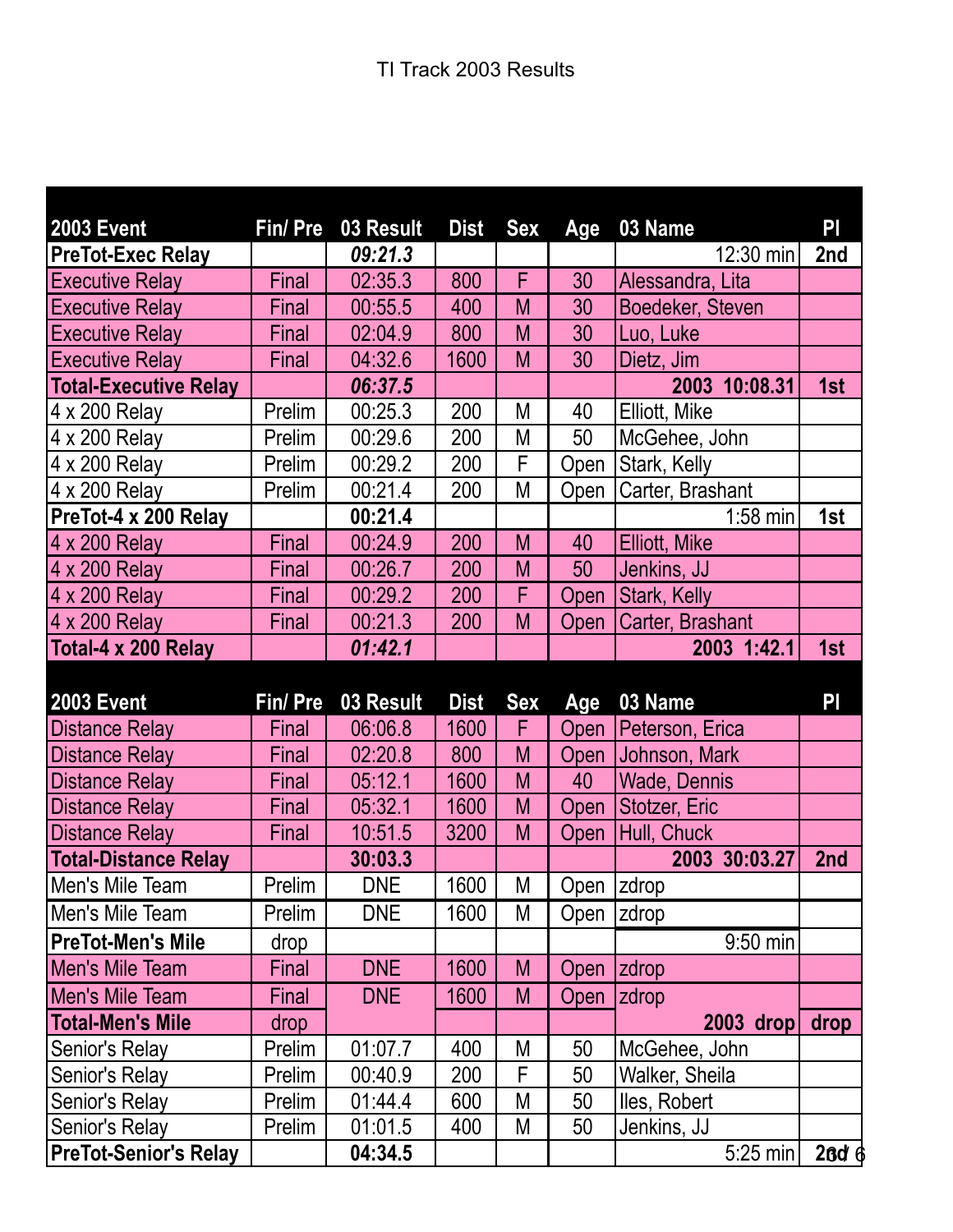| <b>2003 Event</b>             | Fin/Pre | 03 Result | <b>Dist</b> | <b>Sex</b>     | Age         | 03 Name               | $\mathsf{P}\mathsf{I}$ |
|-------------------------------|---------|-----------|-------------|----------------|-------------|-----------------------|------------------------|
| Senior's Relay                | Final   | 01:03.1   | 400         | M              | 50          | McGehee, John         |                        |
| Senior's Relay                | Final   | 00:34.5   | 200         | F              | 50          | <b>Walker, Sheila</b> |                        |
| <b>Senior's Relay</b>         | Final   | 01:34.8   | 600         | M              | 50          | lles, Robert          |                        |
| <b>Senior's Relay</b>         | Final   | 00:59.1   | 400         | M              | 50          | Jenkins, JJ           |                        |
| <b>Total-Senior's Relay</b>   |         | 03:08.4   |             |                |             | 2003 04:11.5          | 1st                    |
| <b>Women's Relay</b>          | Prelim  | 02:48.6   | 800         | F              | Open        | Harvey, Laura         |                        |
| <b>Women's Relay</b>          | Prelim  | 01:12.4   | 400         | F              | 40          | Toliver, Robin        |                        |
| <b>Women's Relay</b>          | Prelim  | 01:15.2   | 400         | F              | Open        | Gordon, Mariquita     |                        |
| <b>PreTot-Women's Rly</b>     |         | 05:16.2   |             |                |             | 5:40 min              | 2nd                    |
| <b>Women's Relay</b>          | Final   | 02:34.5   | 800         | F              | Open        | Riggle, Becky         |                        |
| <b>Women's Relay</b>          | Final   | 01:07.5   | 400         | $\overline{F}$ | 40          | <b>Toliver, Robin</b> |                        |
| <b>Women's Relay</b>          | Final   | 01:09.5   | 400         | F              | Open        | Hyman, Casey          |                        |
| <b>Total-Women's Relay</b>    |         | 04:51.5   |             |                |             | 2003 4:51.51          | 1st                    |
| <b>Submasters Sprint</b>      | Prelim  | 00:29.8   | 200         | F              | 30          | Lowery, Sonya         |                        |
| <b>Submasters Sprint</b>      | Prelim  | 00:26.3   | 200         | M              | 35          | Wight, Randy          |                        |
| <b>Submasters Sprint</b>      | Prelim  | 00:59.7   | 400         | M              | 30          | Boedeker, Steven      |                        |
| <b>Submasters Sprint</b>      | Prelim  | 02:24.4   | 800         | M              | 35          | Drumm, Jim            |                        |
| <b>PreTot-Submast Sprint</b>  |         | 04:20.2   |             |                |             | 4:30 min              | 3rd                    |
| <b>Submasters Sprint</b>      | Final   | 00:28.9   | 200         | F              | 30          | Stark, Kelly          |                        |
| <b>Submasters Sprint</b>      | Final   | 00:24.2   | 200         | M              | 35          | DeLaCruz, Joe         |                        |
| <b>Submasters Sprint</b>      | Final   | 00:54.0   | 400         | M              | 30          | Boedeker, Steven      |                        |
| <b>Submasters Sprint</b>      | Final   | 02:06.1   | 800         | M              | 35          | Luo, Luke             |                        |
| <b>Total-Submast Sprint</b>   |         | 03:53.2   |             |                |             | 2003 3:53.2           | 1st                    |
| <b>Presidents Relay</b>       | Final   | 02:37.7   | 800         | M              | 40          | VanBesien, Bies       |                        |
| <b>Presidents Relay</b>       | Final   | 01:06.8   | 400         | M              | 40          | Stork, Hans           |                        |
| <b>Presidents Relay</b>       | Final   | 02:25.9   | 800         | M              | 40          | Bosshart, Pat         |                        |
| <b>Total-Presidents Relay</b> |         | 06:10.4   |             |                |             | 2003 6:19.36          | 2nd                    |
| <b>Pyramid Relay</b>          | Prelim  |           | 400         | F              | Open        | zdrop                 |                        |
| <b>Pyramid Relay</b>          | Prelim  |           | 800         | Μ              | Open  zdrop |                       |                        |
| <b>Pyramid Relay</b>          | Prelim  |           | 1200        | M              | Open        | zdrop                 |                        |
| <b>Pyramid Relay</b>          | Prelim  |           | 800         | M              | Open        | zdrop                 |                        |
| <b>Pyramid Relay</b>          | Prelim  |           | 400         | F              | Open        | <b>zdrop</b>          |                        |
| <b>PreTot-Pyramid Relay</b>   |         | 00:00.0   |             |                |             | 10:35 min             |                        |
| <b>Pyramid Relay</b>          | Final   |           | 400         | F              | Open  zdrop |                       |                        |
| <b>Pyramid Relay</b>          | Final   |           | 800         | M              | Open        | <b>zdrop</b>          |                        |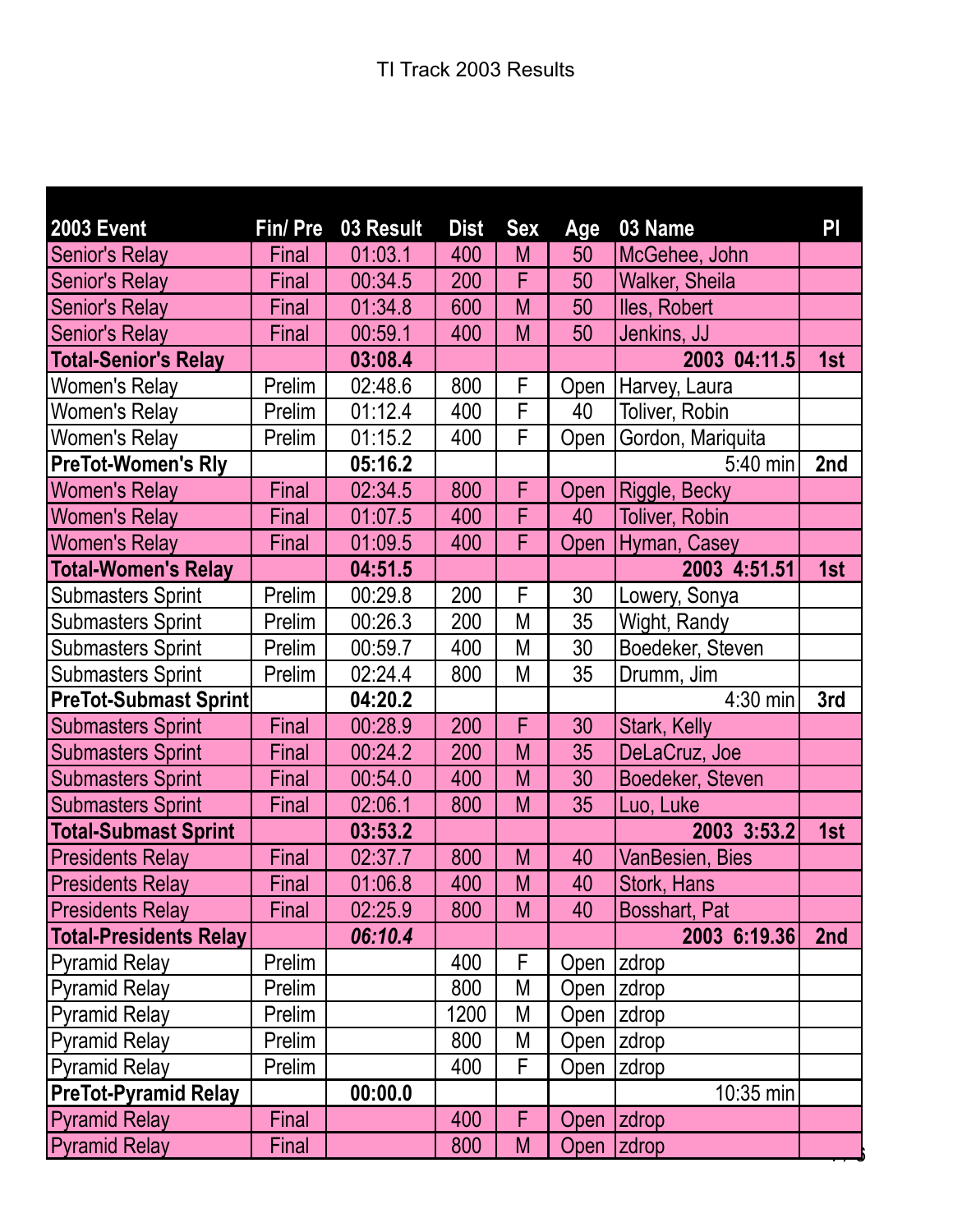| <b>2003 Event</b>           | Fin/ Pre     | 03 Result    | <b>Dist</b> | <b>Sex</b>              | Age         | 03 Name                | PI             |
|-----------------------------|--------------|--------------|-------------|-------------------------|-------------|------------------------|----------------|
| <b>Pyramid Relay</b>        | Final        |              | 1200        | M                       | Open        | <b>zdrop</b>           |                |
| <b>Pyramid Relay</b>        | Final        |              | 800         | M                       | <b>Open</b> | <b>zdrop</b>           |                |
| <b>Pyramid Relay</b>        | <b>Final</b> |              | 400         | F                       | Open        | <b>zdrop</b>           |                |
| <b>Total-Pyramid Relay</b>  |              | 00:00.0      |             |                         |             | 2003 drop              | drop           |
| <b>Masters Relay</b>        | Prelim       | 02:24.6      | 800         | Μ                       | 40          | Wade, Dennis           |                |
| <b>Masters Relay</b>        | Prelim       | 01:01.5      | 400         | M                       | 40          | Johnson, Mark          |                |
| <b>Masters Relay</b>        | Prelim       | 02:26.8      | 800         | M                       | 40          | Steffen, Scott         |                |
| <b>Masters Relay</b>        | Prelim       | 00:31.7      | 200         | F                       | 40          | Samilton, Cynthia      |                |
| <b>Masters Relay</b>        | Prelim       | 00:29.9      | 200         | M                       | 50          | Deatherage, Tony       |                |
| <b>PreTot-Masters Relay</b> |              | 06:54.5      |             |                         |             | $7:45$ min             | 1st            |
| <b>Masters Relay</b>        | Final        | 02:19.2      | 800         | M                       | 50          | lles, Robert           |                |
| <b>Masters Relay</b>        | Final        | 00:55.8      | 400         | M                       | 40          | DeLaCruz, Joe          |                |
| <b>Masters Relay</b>        | Final        | 02:11.2      | 800         | M                       | 40          | Steffen, Scott         |                |
| <b>Masters Relay</b>        | Final        | 00:29.6      | 200         | F                       | 40          | Alessandra, Lita       |                |
| <b>Masters Relay</b>        | Final        | 00:26.3      | 200         | M                       | 40          | <b>Wight, Randy</b>    |                |
| <b>Total-Masters Relay</b>  |              | 06:22.1      |             |                         |             | 2003 6:22.14           | 1st            |
| <b>Sprint Relay</b>         | Prelim       | 00:30.9      | 200         | F                       | Open        | McCreight, Terra       |                |
| <b>Sprint Relay</b>         | Prelim       | 00:29.7      | 200         | $\overline{\mathsf{F}}$ | Open        | Iba, Elaine            |                |
| <b>Sprint Relay</b>         | Prelim       | 00:57.8      | 400         | M                       | Open        | DeLaCruz, Joe          |                |
| <b>Sprint Relay</b>         | Prelim       | 00:55.3      | 400         | М                       | Open        | Hicsonmez, Selim       |                |
| <b>Sprint Relay</b>         | Prelim       | 00:28.5      | 200         | M                       | 40          | Wight, Randy           |                |
| <b>Sprint Relay</b>         | Prelim       | 00:23.4      | 200         | M                       | Open        | Wilson, Michael        |                |
| <b>PreTot-Sprint Relay</b>  |              | 03:45.6      |             |                         |             | 3:50 min               | 2nd            |
| <b>Sprint Relay</b>         | Final        | 00:30.9      | 200         | F                       | 30          | McCreight, Terra       |                |
| <b>Sprint Relay</b>         | Final        | 00:28.5      | 200         | F                       |             | Open Gordon, Mariquita |                |
| <b>Sprint Relay</b>         | Final        | 00:54.8      | 400         | M                       | Open        | Wilson, Michael        |                |
| <b>Sprint Relay</b>         | Final        | 00:51.2      | 400         | M                       | Open        | Thomas, Marlon         |                |
| <b>Sprint Relay</b>         | Final        | 00:24.1      | 200         | M                       | 40          | Elliott, Mike          |                |
| <b>Sprint Relay</b>         | Final        | 00:22.4      | 200         | M                       | Open        | Carter, Brashant       |                |
| <b>Total-Sprint Relay</b>   |              | 03:01.0      |             |                         |             | 2003 03:31.92          | 1st            |
| Team Jump (High)            | Final        | 826          | HJ          | M                       | 26          | Hall, Aaron            | 6'4"           |
| Team Jump (High)            | Final        | 818          | HJ          | F                       | 42          | Iba, Elaine            | 4'6:           |
| Team Jump (High)            | Final        | $\mathbf{0}$ | HJ          | M                       | 32          | Jenkins, Michael       | <b>NH</b>      |
| Team Jump (Long)            | Final        | 757          | LJ          | M                       | 26          | Hall, Aaron            | 22'1"          |
| Team Jump (Long)            | Final        | 875          | LJ          | F                       | 42          | Iba, Elaine            | $\frac{16}{2}$ |